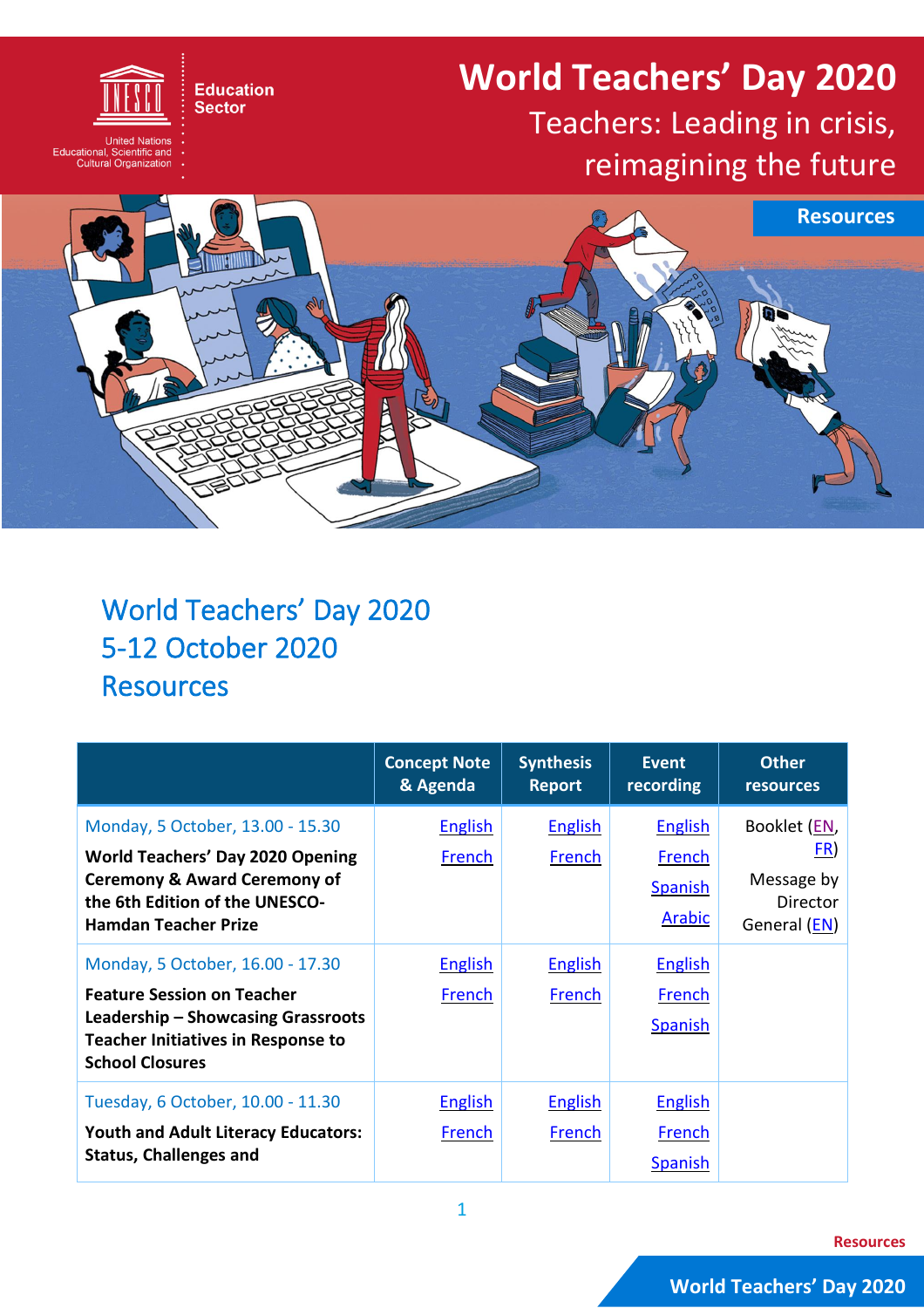|                                                                                                                                                                                  | <b>Concept Note</b><br>& Agenda | <b>Synthesis</b><br><b>Report</b> | <b>Event</b><br>recording | <b>Other</b><br>resources |
|----------------------------------------------------------------------------------------------------------------------------------------------------------------------------------|---------------------------------|-----------------------------------|---------------------------|---------------------------|
| <b>Opportunities Towards</b><br>Professionalization                                                                                                                              |                                 |                                   |                           |                           |
| Tuesday, 6 October, 16.00 - 17.30                                                                                                                                                | <b>English</b>                  | <b>English</b>                    | <b>English</b>            |                           |
| <b>Teachers at the Forefront of Crisis</b><br>and Change: Examining the<br>Relevance of the ILO/UNESCO<br><b>Recommendation concerning the</b><br><b>Status of Teachers</b>      | French                          | French                            | French                    |                           |
| Wednesday, 7 October, 10.00 -<br>11.30                                                                                                                                           | <b>English</b><br>French        | <b>English</b>                    | <b>English</b><br>French  |                           |
| <b>Joint UNESCO-IIEP-Education</b><br>Development Trust Session -<br>Change agents: The emergence of<br>professional learning leaders at the<br>middle tier of education systems |                                 | French                            |                           |                           |
| Wednesday, 7 October, 16.00 -                                                                                                                                                    | <b>English</b>                  |                                   | <b>English</b>            | <b>Newspost</b>           |
| 17.30<br><b>Joint UNESCO-Teach For All Session</b><br>- Lessons from this worldwide<br>experiment in distance learning                                                           | French                          |                                   |                           |                           |
| Thursday, 8 October, 11.00 - 12.30                                                                                                                                               | <b>English</b>                  | <b>English</b>                    | <b>English</b>            |                           |
| <b>Professionalization of Early</b><br><b>Childhood Teachers: The Missing</b><br><b>Piece for Strong Leadership?</b>                                                             | French                          | <b>French</b>                     | <b>French</b>             |                           |
| Thursday, 8 October, 14.00 - 15.30                                                                                                                                               | <b>English</b>                  | <b>English</b>                    | <b>English</b>            |                           |
| <b>OECD-UNESCO Joint webinar:</b><br><b>Industry Experience of TVET</b><br><b>Teachers in Times of Crisis</b>                                                                    | <b>French</b>                   | French                            | <b>French</b>             |                           |
| Thursday, 8 October, 16.00 - 17.30                                                                                                                                               | <b>English</b>                  | <b>English</b>                    | <b>English</b>            |                           |
| <b>Education in crisis: Are higher</b>                                                                                                                                           | <b>French</b>                   | <b>French</b>                     | <b>French</b>             |                           |
| education teachers leading in<br>action?                                                                                                                                         |                                 |                                   | Spanish<br><b>Arabic</b>  |                           |
| Friday, 9 October, 11.00 - 12.30                                                                                                                                                 | <b>English</b>                  | <b>English</b>                    | <b>English</b>            |                           |
| Joint IIEP-UNESCO - Education<br>Development Trust Session -<br>Promising policies to support                                                                                    | <b>French</b>                   | <b>French</b>                     |                           |                           |

**Resources**